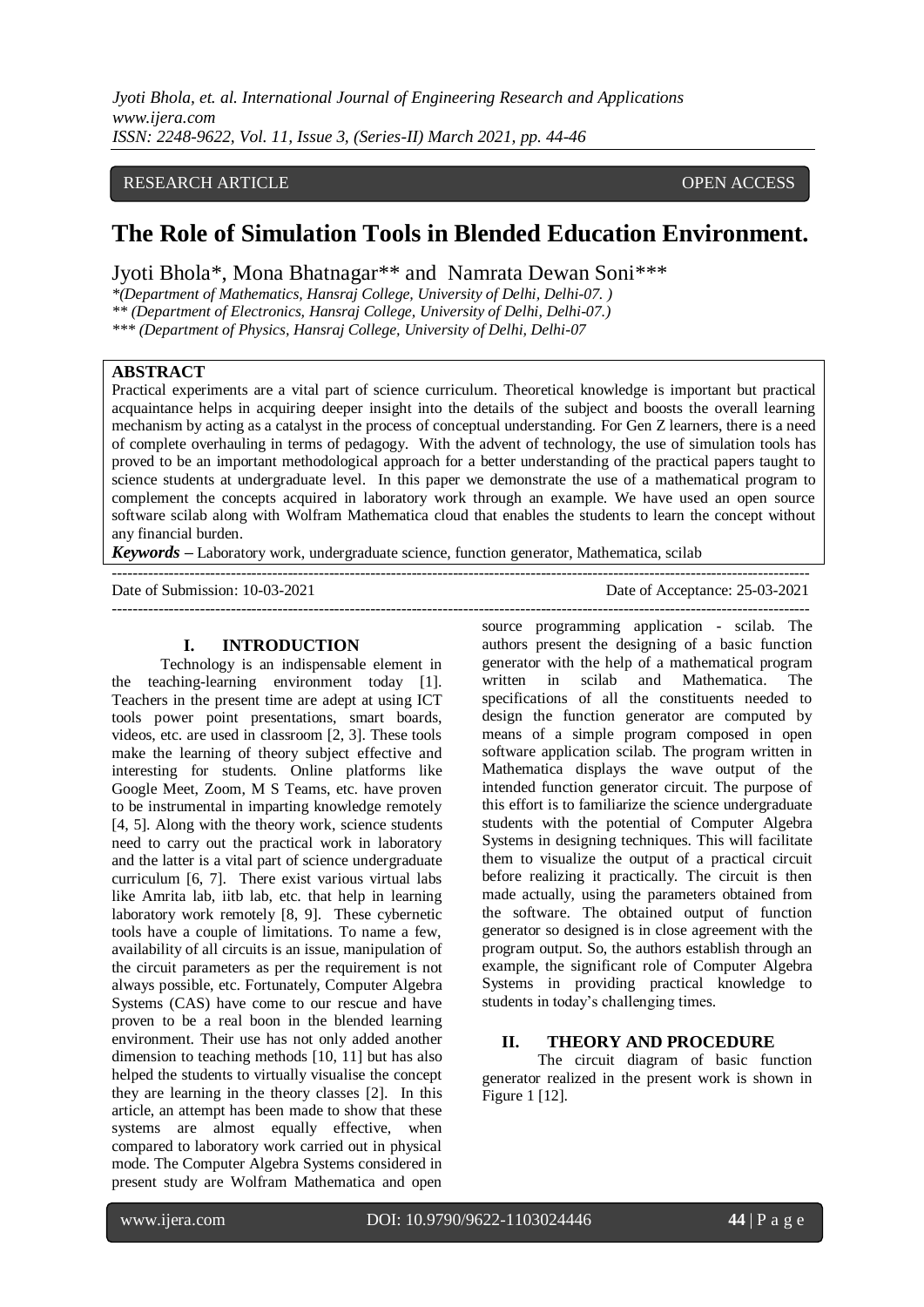

**Figure 1.** presents the circuit diagram of basic function generator.

It comprises of three-cascaded operational amplifiers used as an astable multivibrator and integrators to produce different (square, triangular and sine) output. The square wave output of free running multivibrator circuit is fed to the input of the integrator circuit to produce triangular output. This output so obtained is integrated again using second integrator circuit to generate sine wave output. In this way, all the three basic functions can be produced with the simple circuit shown in Figure 1. The frequency and amplitude of the output wave functions can be varied with the help of potentiometer  $R_1$  and bias voltage  $(\pm V)$  respectively. The output frequency of the square function wave is given by [13, 14]

$$
f = \frac{1}{2R_1C_1\ln(\frac{1+\beta}{1-\beta})}
$$
 (1)

where  $\beta = \frac{R}{R}$  $\frac{R_2}{R_2+R_3}$ ; and  $R_1$ ,  $R_2$ ,  $R_3$  are the resistance involved in the multivibrator circuit.

The output voltage of the first, second and third section of the function generator circuit respectively are given by [13, 14]

$$
V_{square} = \begin{cases} +\beta V & 0 \le t \le T/2\\ -\beta V & T/2 \le t \le T \end{cases}
$$
 (2)

where 
$$
I = 1/f
$$
;  
\n
$$
V_{triangular} = -\frac{1}{R_5 C_2} \int_0^T V_{square} \, dt \tag{3}
$$
\n
$$
V_{sine} = -\frac{1}{R_7 C_3} \int_0^T V_{triangular} \, dt \tag{4}
$$

For the integrator sections 2 and 3 of the function generator circuit to work properly in low frequency region as well, compensatory resistances  $R<sub>4</sub>$  and  $R<sub>6</sub>$ are introduced in the respective sections such that

 $T \geq R_4 C_2$  and  $T \geq R_6 C_3$  (5) Thus the circuit can be designed for the desired frequency using equations 2, 3 and 4 in equations 5

Although, the circuit appears to be simple, but the requirement of several components makes it complex to be designed.

#### **III. SIMULATION**

A program is written in open source scilab along with Wolfram Mathematica to obtain the values of the components used to realize the basic function generator. The program code is shown in Figure 2. The output of the program gives the values of all the components  $R_1, R_2, R_3, R_4, R_5, R_6, R_7, C_1, C_2$  and  $C_3$  needed to design the circuit in the lab as well as different output function waveforms. The amplitude and frequency of the wave could be varied easily, by changing the value of  $V$  and  $R_1$  respectively in the circuit mentioned in Figure 1.



and the program outputs

#### **IV. EXPERIMENTAL**

The circuit given in Figure 1 was realized for different frequencies using an operational amplifier IC LM 324 and the component values were obtained using the code given in Figure 2. For the implementation of the function generator circuit, the actual values of ,  $R_2$ ,  $R_3$  ,  $R_4$ ,  $R_5$ ,  $R_7, C_1, C_2$  and  $C_3$  used were chosen to be nearest to the standard values available. Instead of resistance  $R_1$ , a potentiometer of 100  $k\Omega$  was used so that the frequency of the output waveform could be varied instantly. The output voltage  $V_{out}(t)$  and the frequency of the output wave of the circuit were measured using Tektronix TDS 1002B 60MHz. Figure 3 shows the wave output of experimentally designed function generator.

and 6.